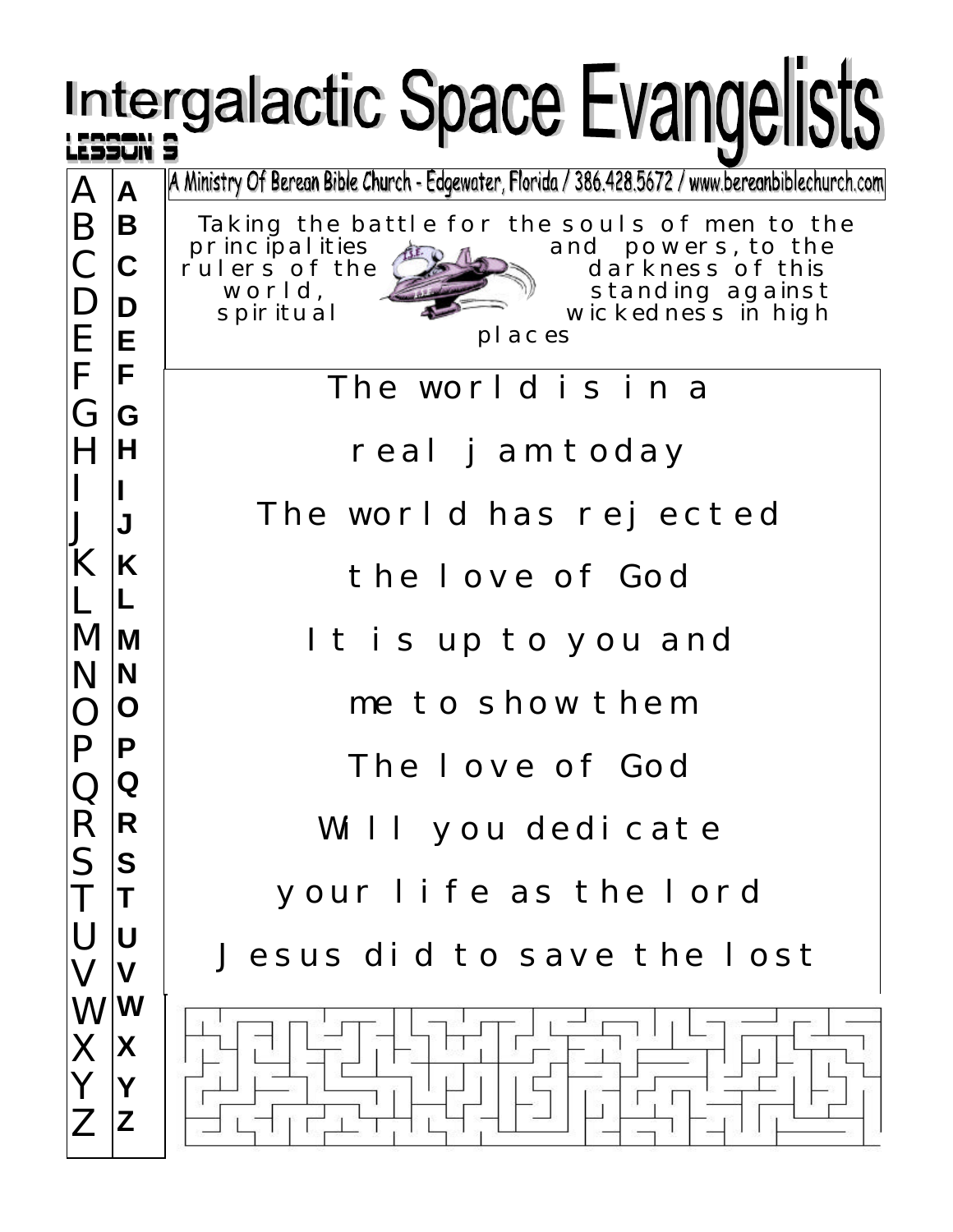## **The** Intergalactic Space Evangelist Part 9 Blind Man's Bluff

P1 Last time our hero's divided up into three teams and got ready to go to work defeating the IDD on De L'aveugle. OK teams, get ready! Said KEL. Team 1 would be SemaJ and Jake it will be their job to take control of the satellite. Team 2 would be JR & Matty. It would be their job to take over the T.V. station. Team 3 would be Jewels & KEL on board the *Falcon 1*.

P2 Team 1 get to the RTD and prepared to be transported to the satellite, said Commander M. We are ready to go, said Jake. I have just scanned the satellite and found a safe place to transport you on deck 3, said JR. When we get there we will have to get rid of the IDD before you can reprogram the satellite! Said SemaJ.

P3 After we transport you we will transport Team 2 down to the Truth Violator (T.V.) station. Said KEL. Stand by to transport in 5, 4, 3, 2, 1, 0. Said JR.

P4 The RTD shimmered and with a flash SemaJ and Jake were gone. Jake this is Jewels how do you read me? We read you 5 by 5. Replied Jake. It is really dark over here. Be careful .. Remember the IDD can see in the dark. Copy that, said SemaJ.

P5 We better get Team 2 ready for transport. Said KEL. Roger. Said Jewels as she turned back to the navigation controls of *Falcon 1*.

P6 KEL, you will have to handle the controls of the RTD for me. Said JR. Right! Are you good to go? Asked KEL. Team 2 Ready! Said Matty. After team one gets control of the satellite we will take over the TV station. Transport in 3,2,1, 0. Said KEL. And with a flash of light from the RTD Matty & JR were gone.

P7 Jewels this is JR, how do you copy? Loud and clear, said Jewels, are you both OK? Copy that, said Matty.. And it is really dark here too!! Jewels began to get a funny feeling in the bottom of her stomach. Did the IDD know what their plan was? Were they hiding in the dark waiting for Team 1 & 2 to transport down??

P8 KEL looked at Jewels and noticed the look on her face. What is wrong Jewels? Asked KEL. I don't like all this darkness business! Said Jewels… something is just not right. I am afraid our friends have been beamed into a trap.

P9 SUDDENLY KEL SCREAMED! AHHHHHHHHH! What is it KEL? What is it? Said Jewels. Look at the tracker screen! Said KEL. Jewels looked at the tracker screen. (This device tracked all life forms in a given area) What are all those dots?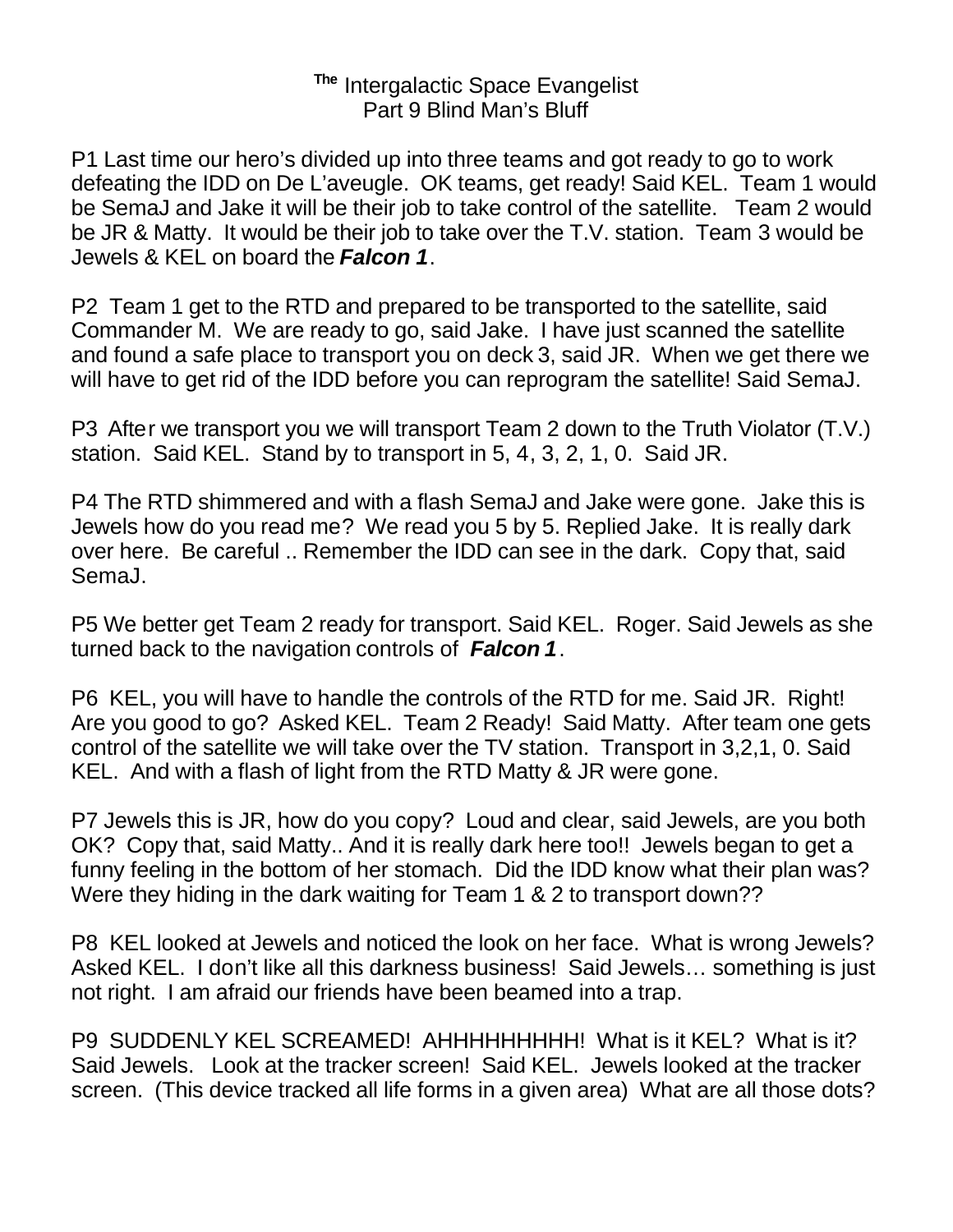Said Jewels. The funny feeling in her stomach was turning in to real fear for her fellow soldiers and team mates. The 4 green dots are our guys and all those red dots are… are….the IDD!!!!!!

P10 Jewels punched the voice control on her microphone. GET OUT! GET OUT OF THERE!!! But all she heard was "static" in her head set!!

 P11 What will happen to our friends? How will KEL and Jewels be able to save them? Who will save KEL and Jewels? Find out next time in "tum, dumm, dum" … The Intergalactic Space Evangelist!

## IAINING SECTOR II COMMANDER M SAY



Answer the following questions the best you can and we will discuss them in class.

1. Write the 8th word in Rom. 3:10 below and then tell what you think the word means.

2. Look at Rom. 3:23. What do the first four words mean?

3. Read Rom 5:8. What does this verse teach?

4. Have you ever tried to help someone who did not like you? Why would God send his son to die for people that did not love him?

- 5. Which statement is better and why.
- A. Saying I love you or B. Showing I love you